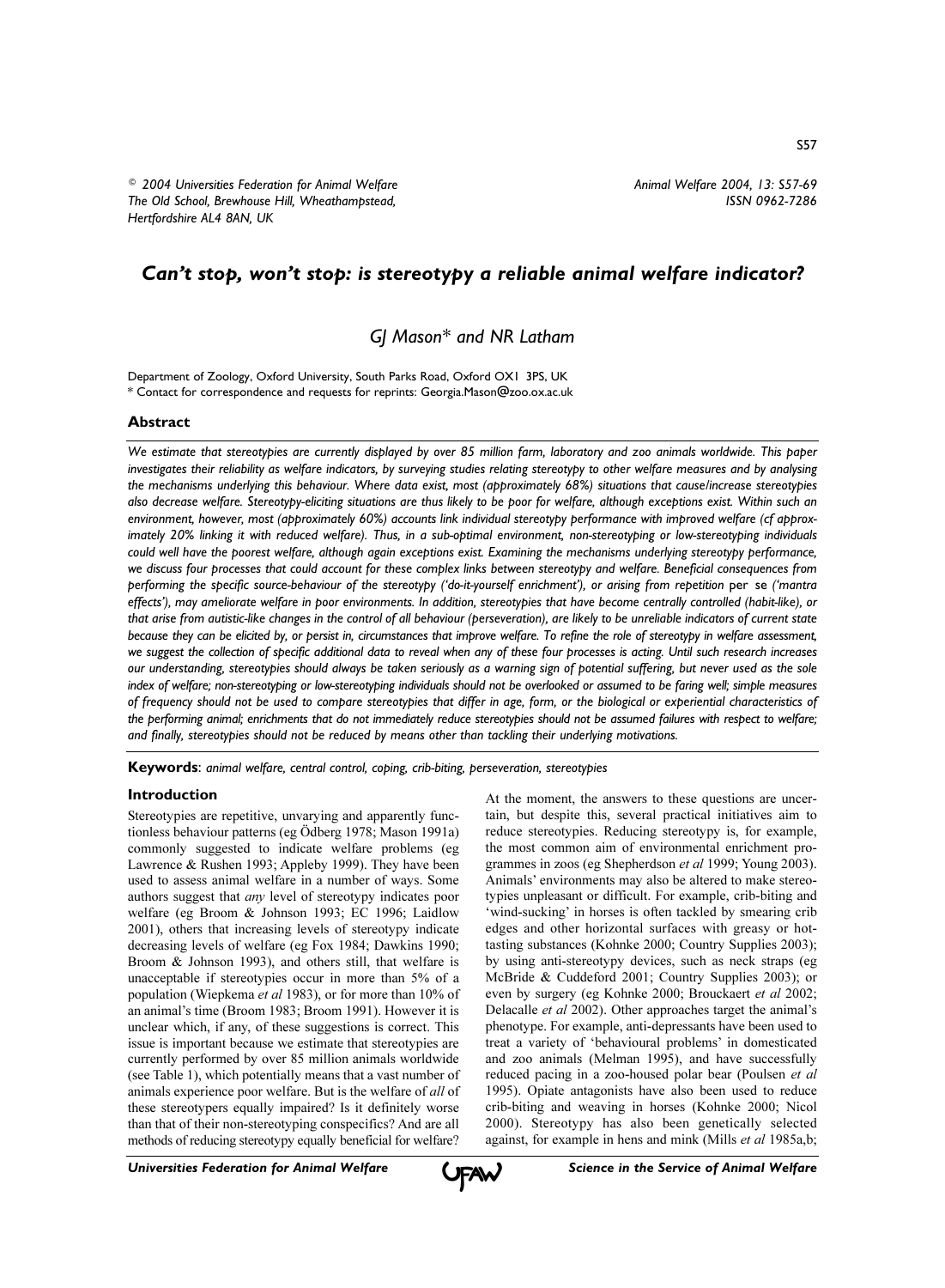#### S58 Mason and Latham

Estimated number of stereotyping animals worldwide. Here, estimated global population sizes and published Table I stereotypy prevalence data are used to estimate the total number of stereotyping captive animals. Note, however, that some populations in which stereotypies occur (eg laying hens, veal/dairy calves, laboratory and zoo primates, beef cattle, caged pets and zoo birds) are not considered here because of a lack of data, and that some of the population sizes given are not global (eg being only for Europe and the USA). The total number of stereotypers calculated — around 87 million — is thus an underestimate of the true global sum. Totals here represent those occurring over a period of approximately 6 months; annual figures would be larger because of those animals generally kept for less than 12 months (eg laboratory mice).

| <b>Species</b><br>(System)                                        | <b>Estimated</b><br>total popu-<br>lation size | <b>Estimated</b><br>stereotypy<br>prevalence<br>(%<br>individuals) | <b>Estimated</b><br>total number<br>of stereo-<br>typers | <b>Sources of data</b>                                                                                                                                                                                                                                           | <b>Notes</b>                                                                                                                                                                                                                                                                                                                          |
|-------------------------------------------------------------------|------------------------------------------------|--------------------------------------------------------------------|----------------------------------------------------------|------------------------------------------------------------------------------------------------------------------------------------------------------------------------------------------------------------------------------------------------------------------|---------------------------------------------------------------------------------------------------------------------------------------------------------------------------------------------------------------------------------------------------------------------------------------------------------------------------------------|
| <b>Pigs</b><br>(Confined sows)                                    | 16 822 500                                     | 91.5%                                                              | 15 393 000                                               | EC (1997) and papers on<br>stereotypy cited within it                                                                                                                                                                                                            | Population size given for Europe and<br>North and Central America only                                                                                                                                                                                                                                                                |
| <b>Poultry</b><br>(Broiler breeders)                              | 68 400 000                                     | 82.6%                                                              | 56 498 000                                               | EC (2000) and papers on<br>stereotypy cited within it                                                                                                                                                                                                            | Population size given for Europe<br>and North America only                                                                                                                                                                                                                                                                            |
| Mice<br>(Research and<br>laboratory breed-<br>ing establishments) | 15 000 000                                     | 50.0%                                                              | 7 500 000                                                | National Association for<br><b>Biomedical Research</b><br>statistics, from the Humane<br>Society of the United States;<br>EC 1999; Australian and<br>New Zealand Council for<br>the Care of Animals in<br>Research and Testing<br>(ANZCCART) unpublished<br>data | Population size estimated from<br>annual figures and based on an<br>estimated mouse lifespan of 6<br>months. Stereotypy prevalence is a<br>conservative guessed estimate;<br>prevalence data are published only<br>for ICR and ICR-nu mice, and are<br>98% (eg Würbel et al 1996), but<br>this strain is known for high<br>stereotypy |
| <b>American mink</b><br>(Breeding females<br>on fur farms)        | 5 850 000                                      | 80.0%                                                              | 4 680 000                                                | European Fur Breeder's<br>production figures for<br>1997-1998. Stereotypy<br>prevalence is a mean for<br>two farms (de Jonge et al<br>1986; Mason 1993)                                                                                                          | Population size estimated from pelt<br>output, based on assumed produc-<br>tion rate of 5 kits per female.<br>Prevalence estimate ideally needs<br>data from more sites                                                                                                                                                               |
| <b>Wild carnivores</b><br>(Zoos)                                  | 325 000                                        | 82.0%                                                              | 246 000                                                  | International Species<br>Information System (ISIS)<br>database<br>(http://www.isis.org) and<br>Spedding (2000) cited in<br>Clubb (2001)                                                                                                                          | Stereotypy prevalence is the<br>median of species medians, from<br>papers on 22 species, and probably<br>an over-estimate, since non-stereo-<br>typing individuals/species are less<br>likely to attract behavioural study                                                                                                            |
| <b>Elephants</b><br>(Zoos and circuses)                           | 1700                                           | 47.0%                                                              | 800                                                      | Clubb & Mason (2002)                                                                                                                                                                                                                                             | African and Asian elephant data<br>pooled. Stereotypy prevalence<br>is estimated at 41% for 1100 indi-<br>viduals in zoos, and 65% for 530<br>individuals in circuses                                                                                                                                                                 |
| <b>Horses</b><br>(Stables)                                        | 14 770 000                                     | 18.4%                                                              | 2 724 000                                                | and Agriculture Organisation 'Developed world'<br>of the United Nations<br>(http://www.fao.org)                                                                                                                                                                  | Waters (2002) and the Food Population size is that of the                                                                                                                                                                                                                                                                             |

Vinke et al 2002); indeed in the Netherlands, it is now national policy for fur farmers to breed out this behaviour (eg EC 2001; Vinke et al 2002). Zoos may also indirectly act similarly, in that they often do not replace or breed from highly stereotypic individuals (Ironmonger 1992; Irven 1993; Dollinger et al 1996). But do such approaches automatically improve welfare? Our aim here is to help answer this question by examining the relationship between stereotypies and suffering, and by using the current understanding of the causes of stereotypy to interpret the confusing picture that emerges. We then suggest how the use of stereotypy in welfare assessment might be refined, and highlight the unknowns still needing research.

## Stereotypies and welfare: what are the links?

The evidence linking stereotypies with poor welfare is diverse, and also well known. Extensively reviewed by many authors (eg Ödberg 1978; Mason 1991a,b; Lawrence & Rushen 1993; Garner & Mason 2002), it comprises the types of environment in which stereotypies often develop (eg restraint [Redbo 1992]); the cues that elicit them (eg hunger [Bildsoe et al 1991]); the source-behaviours from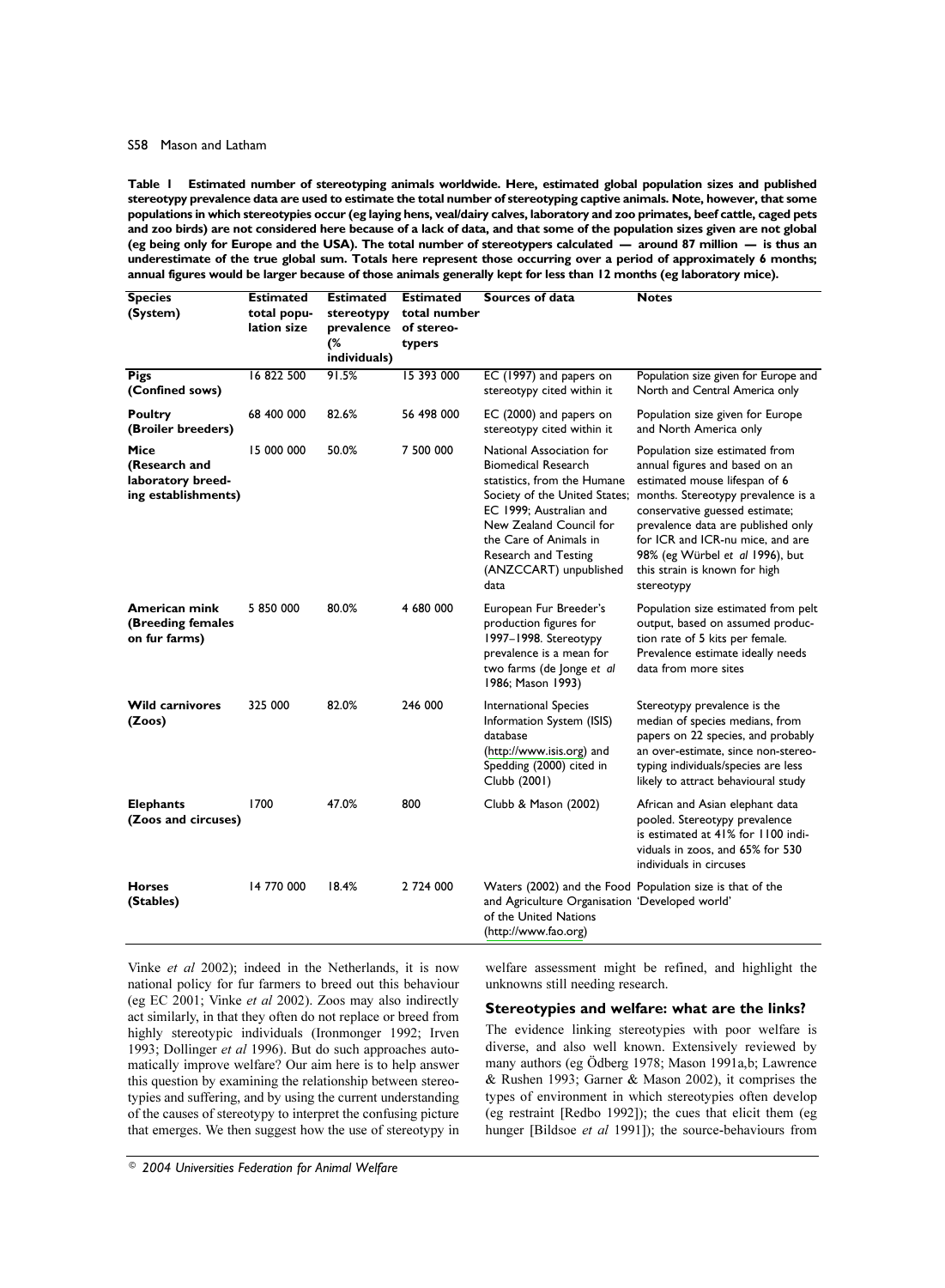which they tend to derive (eg escape attempts [Nevison et al. 1999a, bl); and the correlates sometimes seen for the behaviour (eg raised corticosteroids [Wielebnowski et al 2002]). However, there is also ample evidence that stereotypies do not always indicate poor welfare. For example, normal human stereotypies, such as thumb-sucking and gumchewing, are not generally associated with stress or restraint (eg Thelen 1981; Sroufe & Cooper 1988; Frith & Done 1990). Lourie (1949) even describes a girl who "rhythmically and audibly sucked her tongue only when happy". Some animal stereotypies similarly increase in response to changes that can be presumed positive for welfare. For example, increasing dietary bulk, and thence time spent eating, can increase sham-chewing in pigs (Broom & Potter 1984); stereotypy increases with increasing cage size in arctic foxes (Korhonen et al 2001); and providing mink with 'playballs' also increases their stereotypies (Jeppesen & Falkenberg 1990). Even when this does not occur, environmental enrichments may fail to reduce stereotypy, even when researchers believe that welfare has improved (eg Meyer-Holzapfel 1968; Ames 1994; Cooper et al 1996). Finally, stereotypies do not always positively correlate with other signs of poor welfare. For example, in farmed mink and several other animals, stereotypy is *negatively* correlated with corticosteroid levels (Redbo 1993; Vestergaard et al 1997; reviewed in EC 2001).

To clarify this puzzling picture, we totalled up accounts linking stereotypy either with good, bad or uncertain welfare. A comprehensive collection of several hundred publications on human and animal stereotypy (collated by GJ Mason since 1985) was analysed. Accounts of stereotypy, both from individual case studies and from research on groups of animals, were scored for their reported links with welfare. To be 'Linked with Poor Welfare', stereotypy had to be associated with likely signs of stress, fear or depression (eg alarm calling, raised corticosteroids) or performed in circumstances shown to be poor with other evidence (eg avoidance in preference tests). Where statistically analysed, this association had to be significant. Accounts were scored as 'Neutral' if stereotypy was shown in circumstances seemingly neutral with respect to welfare, or in conjunction with no apparent change in other recorded welfare measures. Stereotypies linked with putative positive welfare measures (eg lowered heart rate), or reported in any circumstance that independent evidence suggests to be good for welfare (eg preferred in choice tests), were scored as 'Linked with Good Welfare'. Again, where statistically analysed this association had to be significant. For simplicity, reported links with welfare were not weighted by their rates of occurrence within each publication (eg a paper describing an animal or population as stereotyping in several stressful circumstances and a single pleasurable one would yield one score in each of the categories 'Poor' and 'Good Welfare'), nor by the sample size involved in each publication (to avoid the problematic weighting of studies that use multiple non-independent replicates). Surveying these papers revealed 153 reports of links with poor welfare, but 133 reports of no such link (see Figure 1a). This is not





The links between stereotypy and welfare: results of a literature survey (see text for survey details). Figure la shows the overall results in terms of the total number of papers in which stereotypy was linked with poor, neutral or good welfare. Reports were then categorised by the source of variation in stereotypy, ie whether or not high and low-/non-stereotyping subjects came from different treatment groups. Figure 1b summarises the results from accounts where variation in stereotypy stems from variation in treatment (eg enrichment studies; studies of different housing conditions or weaning ages). Figure 1c summarises the results from accounts that track changes within an individual as it switches between stereotypy and normal behaviour, or that compare differentially stereotyping individuals within a single population/housing condition.

significantly different from that expected by chance  $(\chi^2 = 1.40, df = 1$ , not significant). One reason for this lack of overall relationship emerged when the papers were sorted by the source of variance in stereotypy (ie by the nature of low-stereotyping or non-stereotyping controls). When studies that compared different environments or treatments (eg different feeding regimes or the addition/removal of environmental enrichments) were examined separately from those that focused on individual differences in stereotypy within a single treatment or population (see Figures 1b and 1c), most of the former studies linked stereotypies with poor welfare ( $\chi^2$  = 107.37, *df* = 2, *P* < 0.0001), but most of the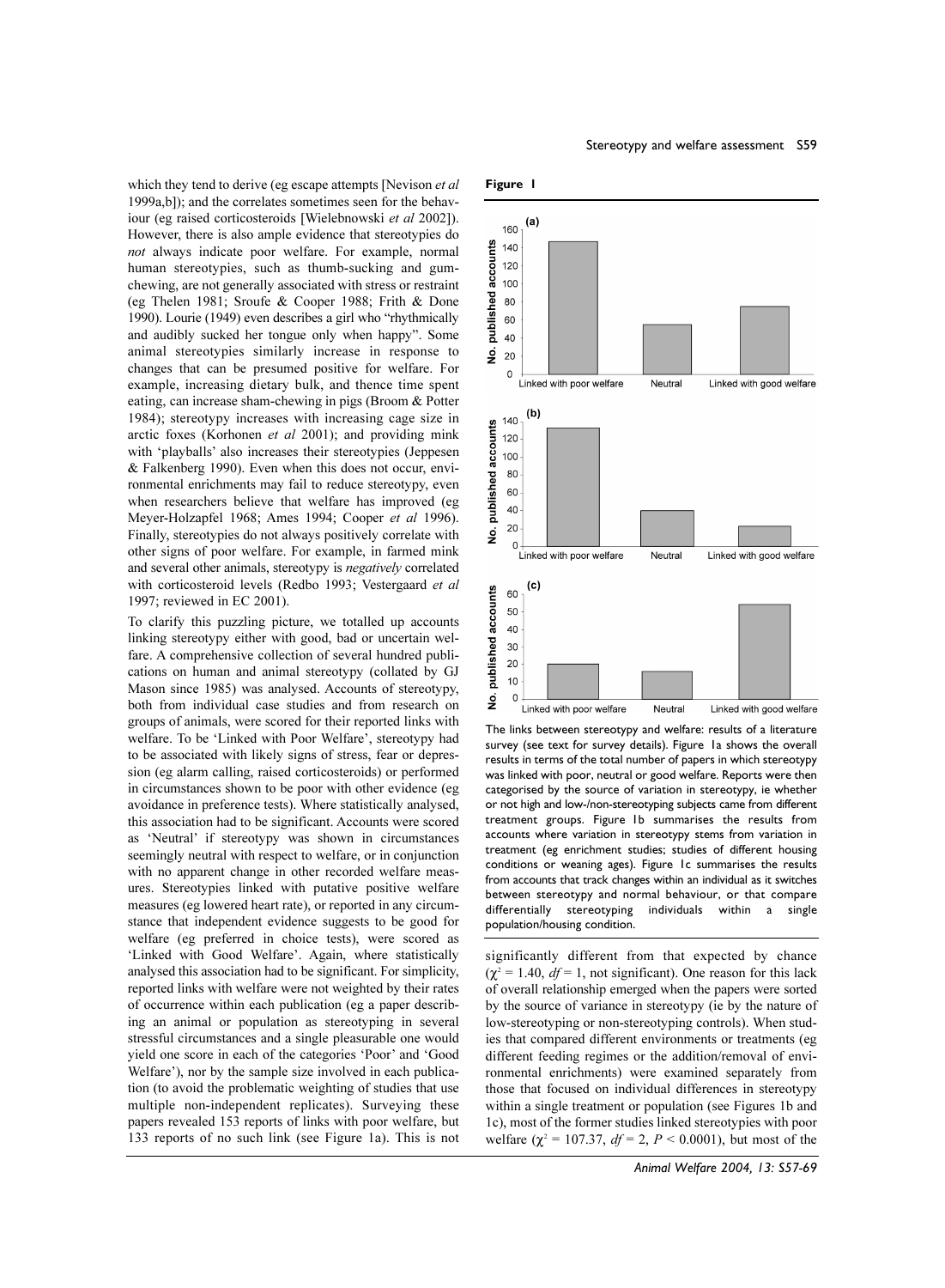latter studies found positive correlates of the behaviour (eg lowered corticosteroids or heart rate), thus linking stereotypies to relatively good welfare ( $\chi^2$  = 29.07, df = 2,  $P < 0.0001$ ).

Thus environments that induce or increase stereotypy are indeed typically worse than those that do not, but within a stereotypy-inducing environment, the most stereotypic animals are likely to be the least welfare-compromised individuals. However, even this distinction is clearly not the whole story. Some treatments or housing conditions that cause good welfare also enhance stereotypy (see Figure 1b); while within a similarly treated group of animals, stereotyping animals do not always have better welfare (see Figure 1c). The relationship between stereotypies and welfare is thus still not straightforward. Type I or Type II statistical errors may play some role here, as well as interpretive issues raised by other 'welfare measures' (see eg Rushen 1991; Mason & Mendl 1993), but examining stereotypy in more detail is crucial too.

# Why are stereotypies not a faithful signal of suffering?

For stereotypies to track suffering reliably (see eg Mason 1991b), the time an animal spent performing them would need to reliably signal the strength of the frustrated underlying motivation; and/or track general levels of stress; and/or indicate the boredom that could stem from the 'spare time' that many captive animals seem to fill with this activity. However, several factors could blur these potential relationships between stereotypy and suffering, and therefore account for the behaviour's complex relationship with welfare. We discuss the four most important here.

## I) Stereotypies as 'do-it-yourself enrichments'

That artificial analogues can provide the feedback properties of a natural activity is not a new idea. It explains why we throw sticks for dogs, and pacify babies with dummies. It also underlies most forms of environmental enrichment, where objects such as 'boomer balls' and running wheels are used as outlets for behaviour patterns akin to natural activities (eg Shepherdson et al 1999; Young 2003). Perhaps it is not surprising, then, if captive animals devise their own ways of performing natural behaviours, albeit to unnatural substrates and in curtailed or unvarying forms.

So, can stereotypies substitute effectively for natural behaviour patterns? The largest body of evidence, although not the strongest because of its largely correlational nature, is the great number of papers linking stereotypy performance with apparent benefit (see eg Figure 1c). Recent evidence from cattle provides a particularly nice example. In very young, bucket-fed calves, post-feeding non-nutritive sucking is directed to objects such as artificial teats. This behaviour increases plasma insulin and cholecystokinin, which is thought to aid digestion (De Passille et al 1993). In older calves, grazing-like tongue-playing then commonly develops, and is associated with reduced gastric ulceration both in young and in adult cattle (Wiepkema et al 1987; Sato et al 1992; Canali et al 2001). A probable mechanism is that the

stereotypy generates saliva, which when swallowed buffers the stomach from excess acid, a risk for concentrate-fed animals (Wiepkema et al 1987; Nicol 2000; Nicol et al 2002). The success of such tactics is further suggested by negative correlations between bovine oral stereotypies and adrenocorticotrophic hormone (ACTH) responsiveness (Redbo 1993; Redbo 1998; Van Reenen et al 2001), and a link between tongue-playing and lowered heart rate (eg Seo et al 1998). Thus, by performing these foraging-like movements, cattle may help to improve their own welfare by minimising the potentially adverse effects of artificial diets. Additional evidence consistent with reward comes from a few cases in which animals have apparently worked to perform stereotypies. For example, anecdotal reports portray animals competing for locations where stereotypies are displayed (reviewed in Mason 1991a), while empirical data show that wheel-running (a repetitive, apparently functionless activity, which in carnivores, at least, is predicted by the daily distance a species would travel in the wild [Clubb] 2001]) is an effective reinforcer for several taxa (reviewed in Sherwin 1998).

However, not all stereotypies can be assumed to be satisfying ways of expressing natural behaviour, especially those that develop from unsuccessful attempts to reach a goal. For example, some develop from intention movements to approach conspecifics (eg Meyer-Holzapfel 1968; Ödberg 1978; Stevenson 1983), and it seems highly unlikely that they even remotely substitute for true access. Likewise, the stereotypic digging of captive gerbils in the corners of their cages (Wiedenmayer 1997) is not prevented by giving substrates that allow more naturalistic digging, but is prevented by the creation or provision of a tunnel; thus the ability to dig per se seems no substitute at all for the animals' desired endpoint, a suitable den. Even the oral stereotypies that seem beneficial in some species may not be effective in others. For example, horses' oral stereotypies are not linked with low ulceration, but rather the opposite (Nicol 2000; Nicol et al 2002). Furthermore, stereotyping horses tend to have higher baseline heart rates (Minero et al 1999) and higher cortisol levels (McGreevy & Nicol 1998; but see Pell & McGreevy 1999). Thus, in this species it would seem that when animals with acidosis use oral movements to try to self-buffer, they fail (Nicol 2000; Nicol et al 2002).

#### Implications of 'do-it-yourself enrichment' for stereotypy as a welfare indicator

If some stereotypies are 'do-it-yourself enrichments', then one source of variance in the welfare correlates of stereotypy will be the abilities of different stereotypies to effectively surrogate for natural behaviour. For stereotypies that do have beneficial feedback, it would also be clearly highly counter-productive to physically prevent them, or to use selective breeding programmes or drug regimes which might only tackle the expression of the behaviour without reducing underlying motivations. Furthermore, within a given housing system, it would make sense to be just as concerned, if not more, about the welfare of the least stereotypic animals.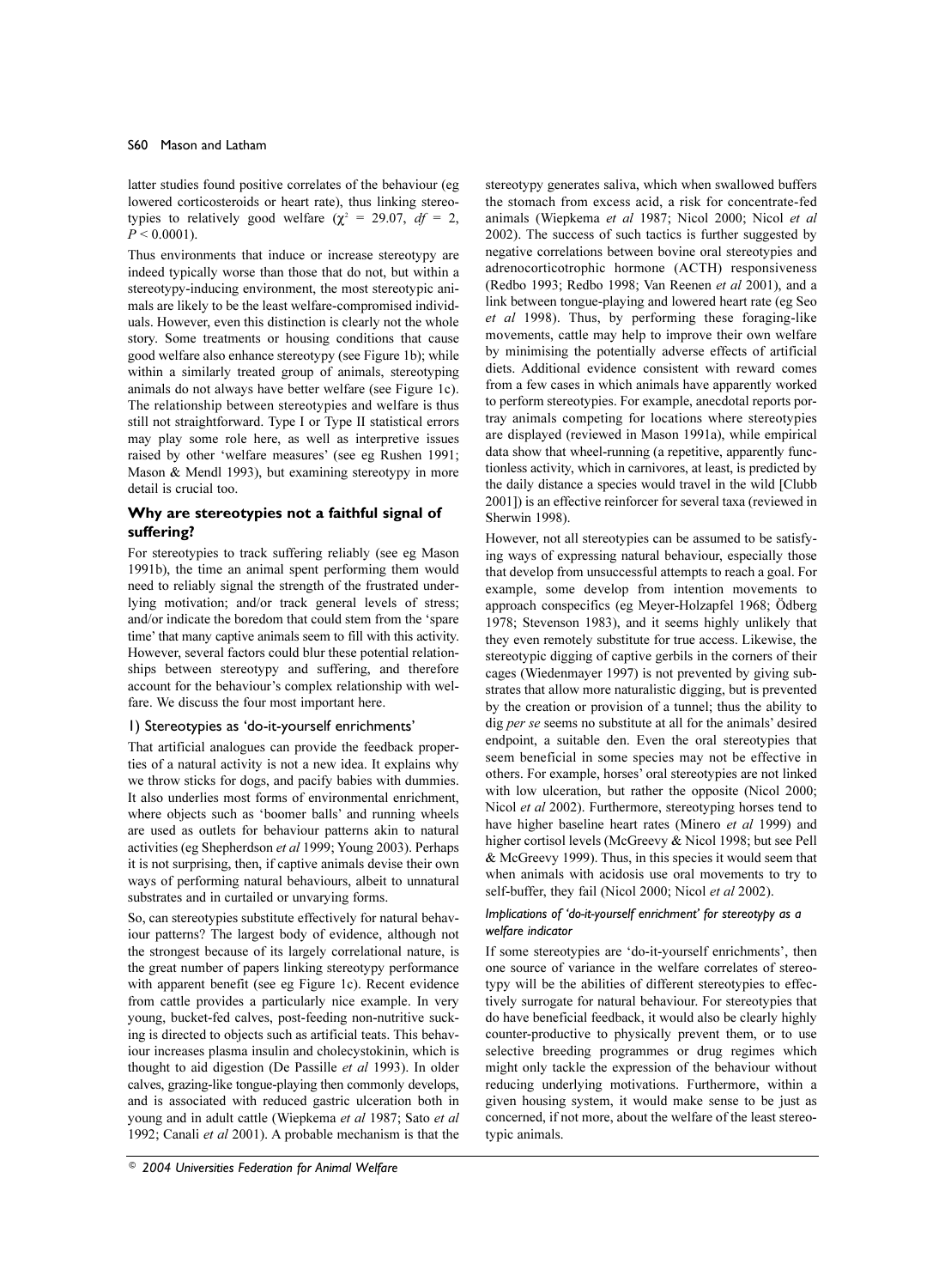## 2) The mantra effect: calm through repetition

It has long been known that rocking soothes human babies (eg Lourie 1949), and rhythmic behaviour also calms normal human adults. Chanting and mantras, for example, lower reported stress levels (Janowiak & Hackman 1994; Lee et al 1997; Wolf & Abell 2003) and induce alpha brain waves and altered cardiovascular responses (Lee et al 1997; Bernardi et al 2001). Repetition is also involved in the pleasure we get from music (eg Sakakibara 1996), while voluntary walking, running and similar forms of exercise all improve mood (eg Murphy et al 2002; Hicks et al 2003). If mere repetition can have beneficial effects, could this also account for the apparently positive properties of some animal stereotypies?

That stereotypies may serve as general 'coping mechanisms', increasing or decreasing arousal, has been considered by many authors (eg reviewed in Mason 1991a; see also Guess & Carr 1991). The best evidence comes from the verbal reports of human stereotypers. For example, Kathy Carlstead corresponded with a prisoner about his stereotypy, with fascinating results (K Carlstead 1999, personal communication). "Pacing translates the mind away from the present situation ...", he wrote, " ... a means of tranquillising and sedating". Autistics also sometimes report that their stereotypies ('stims') are pleasurable. For example Temple Grandin (Grandin & Scariano 1986) reports: "I enjoyed twirling myself around or spinning coins or lids round and round and round", while Bee (2002) describes some as "fun". They can even act as effective positive reinforcers, the opportunity to 'stim' sometimes being used as a reward for completing desired tasks (Gillberg 2003). There is no specific evidence of such effects for animals, aside from anecdotal accounts of stereotyping animals becoming 'glazed-looking' and less responsive to external stimuli (see eg Mason 1991a), but the apparent positive correlates and reinforcing properties of some stereotypies would be consistent with this hypothesis as well as that of the previous section.

# Implications of 'mantra effects' for stereotypy as a welfare indicator

These properties could, just as in the previous section, help explain the variation in the correlates of stereotypy, with some being effective 'mantras', and others not. They again suggest that within any population of stereotypy-susceptible individuals, ignoring the welfare of non-stereotyping animals may be ill-advised; and they argue against preventing stereotypy performance without tackling its underlying causes. As one autistic website put it, "These behaviours are necessary" (Kalen 2000), and another, "if you do not allow [your child] to stim ... the need to stim will build up until it becomes unbearable" (Dana 2001).

## 3) When stereotypies become habits: the role of central control

Stereotypies may become dissociated from welfare (good or bad) as a result of changes that naturally occur in the neural control of repeated behavioural outputs. As this topic has

been previously extensively reviewed (see eg Dantzer 1986; Mason 1991a: Lawrence & Terlouw 1993: Mason & Turner 1993; Toates 2000), we shall just summarise it here. With repetition, behaviour may shift into a form of automatic processing (Mason & Turner 1993; Toates 2001) known as 'central control' (Fentress 1976; Martiniuk 1976). This enables individuals to execute regularly performed or fast movements with minimal cognitive processing or need for sensory feedback (Fentress 1973; Fentress 1976) (speed touch-typers provide a good example). Such behavioural sequences may then also become more readily triggered by a range of cues (Toates 2001) (for example, one of  $us$  — GJ Mason — cannot type the word 'monkey' without starting it 'mink', because she has worked with the latter and so has typed this word thousands of times). Stereotypies that have reached this developmental stage should thus be performed in a more diverse set of situations, and also should be harder to interrupt or modulate with changes in the environment. This has been proposed to explain why environmental enrichment becomes less effective in reducing bank voles' stereotypies with age (Cooper et al 1996; see also eg Cosyns  $\&$  Ödberg 2000), and why sow stereotypies seem to occur in a range of situations of high arousal (eg Lawrence & Terlouw 1993; Haskell et al 2000).

Note that the possible role of central control seems to vary greatly between stereotypies. For example, several rodent studies provide convincing evidence of a change in control over time (eg Kennes & Ödberg 1987; Cooper et al 1996), but in other cases, no such effects have been found - for instance, some horse stereotypies up to seven years of age have been rapidly cured by improvements to the environment (eg Cooper et al 2000). This difference could perhaps be because animals vary in their tendencies to form routines (see eg Benus et al 1987, 1990).

## Implications of central control for stereotypy as a welfare indicator

Because central control would make a stereotypy easier to perform and harder to interrupt, it is likely to increase bout length and thence overall stereotypy levels — but without any concomitant change in welfare. If it also increased the range of situations that elicit the behaviour, this too would increase overall stereotypy levels without signalling a change in welfare. The development of central control thus potentially dissociates stereotypy and welfare (eg Mason 1991b). The varying role of central control is thus another potential source of variability in stereotypies' properties, as it is probably involved in some instances but not in others. For instance, this could even perhaps explain why stereotypy and corticosteroids were found to be uncorrelated in high-stereotyping groups of mice, but (negatively) correlated in low-stereotyping groups (Nevison 1999b), and why stereotypies did not seem linked with signs of poor welfare in one population of adult mink, but were so in younger animals (Mason 1992). Finally, central control means that we should not automatically take a failure to alleviate stereotypy as a failure to improve welfare. As Ames (1994) advises for bears, environmental enrichments should be persevered with because "stereotypies can persist long after the initial cause has been removed."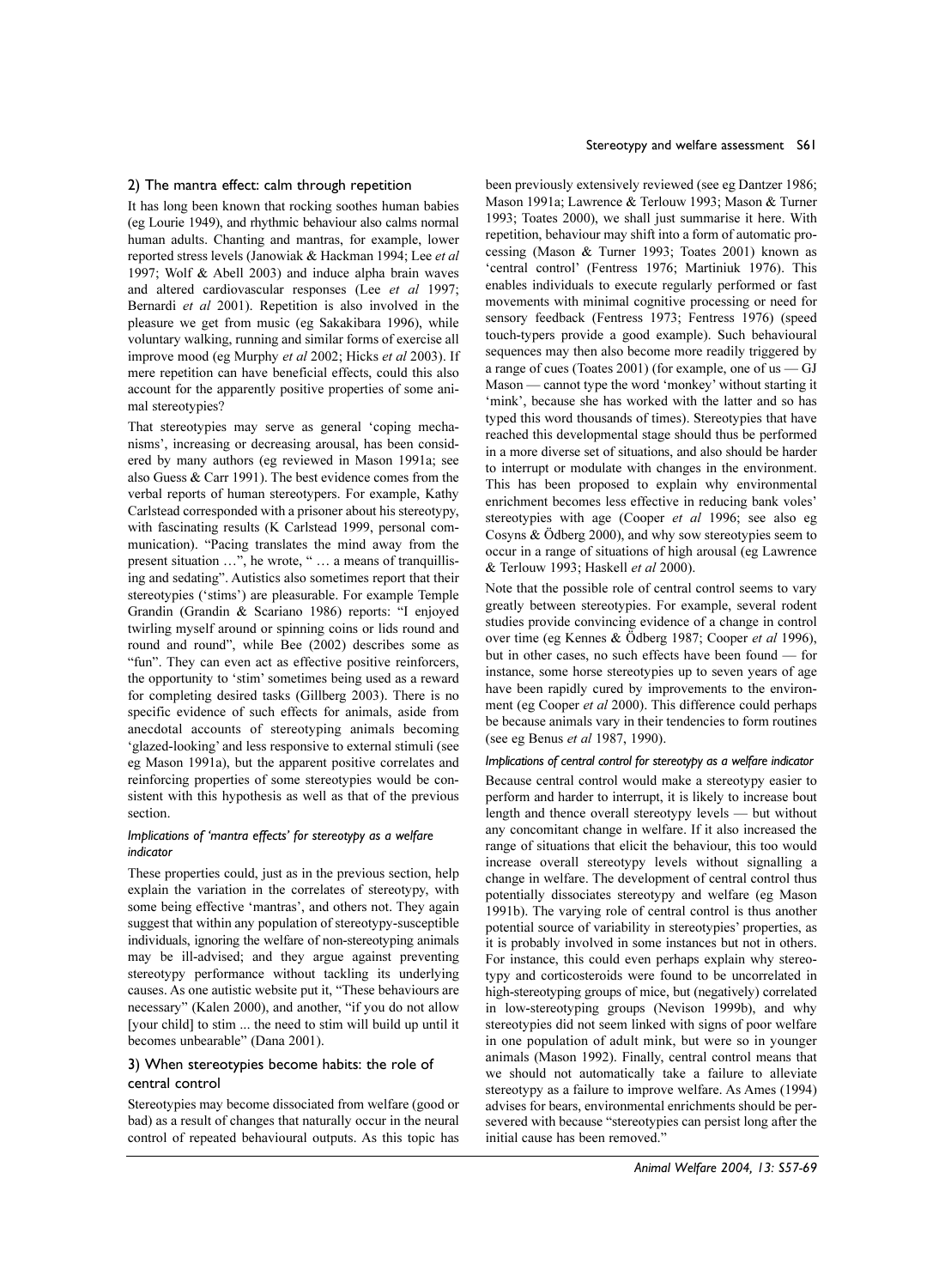# 4) Perseverative behaviour: stereotypies as a symptom of altered behavioural control

The final issue that may dissociate stereotypy from suffering is a link with general 'perseveration' — "the continuation or recurrence of an ... activity without the appropriate stimulus" (Sandson & Albert 1984, 1987). In the section above, the properties of particular stereotypies were argued to change, but here, we propose that the animal itself is altered, such that *all* of its behaviour becomes less appropriately coupled to internal state and external circumstance.

In humans, excessive perseveration is associated with disorders such as schizophrenia, autism, and some types of brain injury. Perseverative individuals have forms of central nervous system dysfunction that impair the proper regulation of behaviour. They therefore tend to produce behavioural responses to environmental cues or instructions that may be unnecessary or inappropriate; for example, a perseverative person walking down a corridor may knock at any door with a sign saying "Please Knock" (Sacks 1986). They are also prone to inappropriate repetition. For example, a perseverative individual may repeatedly draw a quadrangle, when asked to first draw a quadrangle but then a series of other shapes (eg Luria 1965); or may be poor at generating random sequences in gambling tasks, instead repeatedly producing the same response, or alternating responses in a stereotyped manner (eg Frith 1970, 1972; Frith & Done 1983). Could such failures to inhibit 'old' or inappropriate responses contribute to stereotypy? In individuals with schizophrenia and autism, perseverative tendencies do indeed correlate with levels of spontaneous stereotypy (eg Frith & Done 1983; Turner 1997), and similar deficits may also occur in captive animals. Isolation-reared primates have long been known to be both stereotypic and perseverative (eg Gluck & Sackett 1976; Beauchamp & Gluck 1988; Sanchez et al 2001). More recently, in captive species as diverse as voles, songbirds and bears, stereotypy has been found to correlate with impaired performance in tasks used to assess perseverative behaviour, such as gambling and extinction tasks (eg Garner 1999; Garner & Mason 2002; Garner et al 2003; Vickery & Mason 2003). Thus, perseveration is likely to play a role in at least some captive animals' stereotypies.

The relationship between perseveration and welfare is complex. On the one hand, perseverative rituals and stereotypies can increase autistics' awareness of being different from other people (eg Kalen 2000; Dana 2001), and such self-consciousness may well explain why some individuals report distress or embarrassment when making perseverative errors during psychological tests (Milner 1963; Hudson 1969; Turner 1997). Perseveration may also become a welfare problem when the subject is in a demanding, constantly changing environment (Turner 1999b; Loftin 2003). It may also sometimes be a product of stress (see Francis et al 1995; Lopatto et al 1998; Watkins & Brown 2002). However, freed from social concerns or challenging levels of environmental complexity, autistics' accounts of everyday life do not portray perseveration as either the cause, or the result, of stress (Kalen 2000; Bee 2002; M Turner 2003,

personal communication). Many even report their perseveration, and/or their stereotypies (see above), as a source of pleasure (eg Handley 2001; Loftin 2003). Furthermore, other results from human studies suggest that perseverative individuals may sometimes be quite unaware of their repetitive tendencies (Milner 1963; Luria 1965; Hudson 1969; Sandson & Albert 1984), and indeed some autistics report being unaware even of performing stereotypies unless they consciously attend to them (Neral 2002). Thus, overall, in the types of undemanding environments that most captive animals live in, perseverative tendencies per se are probably neutral with respect to welfare.

#### Implications of perseveration for stereotypy as a welfare indicator

The main implications of perseveration for the welfare significance of stereotypy resemble those of central control. First, perseveration is a factor largely neutral with respect to welfare that nevertheless can influence stereotypy levels. Second, the extent to which perseveration is involved varies from stereotypy to stereotypy (NR Latham unpublished data); thus, it is yet another factor that could help account for the variation in stereotypies' correlates. Third, stereotypies that are due to severe perseveration may be hard to cure with enrichments, but this need not mean that welfare has been unaffected.

There is, however, one important way in which perseverative stereotypies differ from centrally controlled ones, and that is in the changes seen in other aspects of behaviour. The psychological literature reveals that perseveration and its accompanying stereotypy can be linked with reduced abilities to respond appropriately to novel stimuli, and even with tendencies to find environmental change stressful (eg Turner 1999a,b; NAS 2002; Loftin 2003). This suggests that in such instances we may need to be both gentler and more patient with our use of environmental enrichments. Perhaps such effects could explain why some stereotypies can take many months to reduce when the environment is enriched (eg Novak & Harlow 1975; Meehan *et al* 2001), and why some enrichments even cause stress and fear (Di Giovanni & Valente 2001).

# Discussion: stereotypies and welfare assessment

Stereotypies are very common in captive animals, and undoubtedly have a role in welfare assessment. Our literature survey shows that where data are available, environments that elicit or enhance stereotypies are typically sub-optimal, and thus the great prevalence of stereotypies suggests that many millions of animals currently experience poor welfare. However, our survey also shows that stereotypies can appear or increase in situations that seem neutral, or even beneficial, with respect to welfare, and other studies reveal that some aversive environments do not elicit stereotypies. For example, tethering and exposure to cold or electric shock do not always increase stereotypy (Archer 1979; Broom 1986; Robbins et al 1990); and being moved between cages can even temporarily reduce stereotypy in mink (Mason 1991b, 1992). Furthermore, our analyses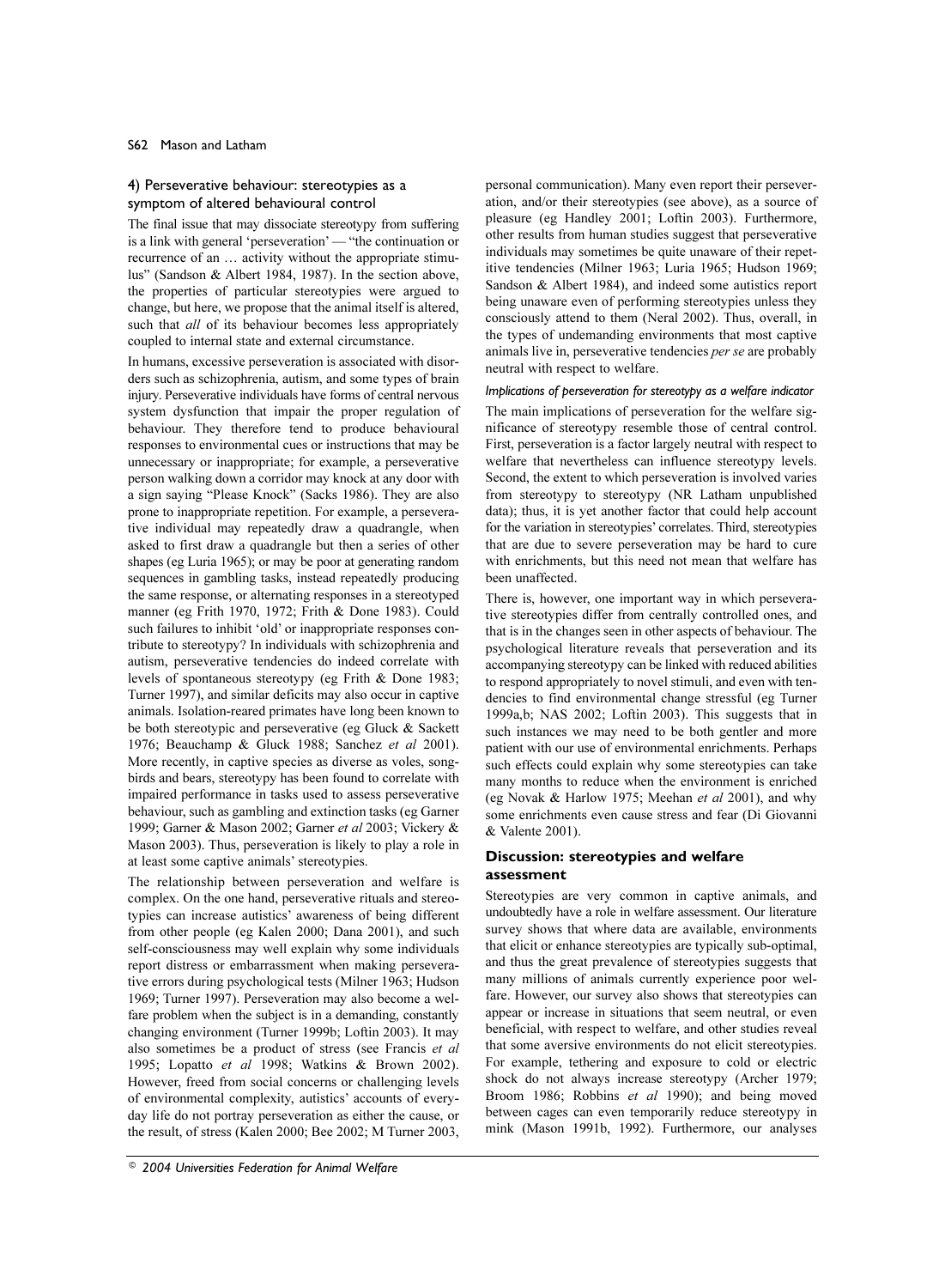Table 2 A summary of four factors affecting the relationship between stereotypy and poor welfare. For any single stereotypy, four main properties affect its relationship with welfare (each is given in a separate row here). For each of these independent factors, a stereotypy may have the property described at the left hand side of the arrow, that described at the right hand side of the arrow, or be somewhere on the continuum in between. See text for more details. Table 3 gives some suggestions as to how such properties may be identified empirically.

| Relationship between stereotypy and poor welfare                    |  |  |                                                       |  |  |  |  |
|---------------------------------------------------------------------|--|--|-------------------------------------------------------|--|--|--|--|
| Stereotypy is a sensitive index of poor<br>welfare (eg frustration) |  |  | Stereotypy is not tightly linked with<br>poor welfare |  |  |  |  |
| Properties of stereotypy                                            |  |  |                                                       |  |  |  |  |
| No substitute for normal behaviour                                  |  |  | Full substitute for normal behaviour                  |  |  |  |  |
| Repetition per se has no effects                                    |  |  | Repetition has 'mantra effects'                       |  |  |  |  |
| Flexible; form is responsive to changes in<br>the environment       |  |  | Centrally controlled                                  |  |  |  |  |
| Switched on and off appropriately                                   |  |  | Product of perseveration                              |  |  |  |  |

show that when animals are compared *within* housing systems, individual stereotypies are linked with improved welfare nearly three times as often as with poor.

This overview has three main implications for the use of stereotypy in welfare assessment. First, it corroborates its general use: systems that lead to stereotypy are indeed likely to be worse than systems that do not. Second, it shows that despite this likelihood, simple stereotypy scores should never be used as the sole index of welfare (although how stereotypy assessment might be improved, we come to later). This is an important point, as stereotypy is often focused upon to the exclusion of other indices (surveying the proceedings of recent Environmental Enrichment conferences, for example, shows that in the zoo world, stereotypy is assessed twice as often as all other welfare measures put together). Third, it is clearly vital not to overlook the potential problems of animals with low or absent stereotypies: in stereotypy-eliciting circumstances, these individuals quite possibly have the worst welfare.

So why are stereotypies' relationships with welfare not clearer? As we have discussed, four processes in particular may obscure links between stereotypies and poor welfare. Some stereotypies may function as 'do-it-yourself enrichments', or have mantra-like calming effects. To allude to our paper's title, these would fall into the 'won't stop' category, and may ameliorate, at least partially, welfare in a sub-optimal environment. Stereotypies may also be caused or enhanced by changes in behavioural regulation, either because specific behaviour patterns have become centrally controlled, or because the animal itself is generally perseverative. These stereotypies would fall into the 'can't stop' category, and are arguably more 'scars' of past welfare than indicators of present (cf Mason 1991b). Each of these processes may play anything from no role to a major role in different forms of stereotypy. Table 2 summarises how these processes would then contribute to a stereotypy's properties as a welfare indicator, and also how they could potentially combine. The left-hand side of this Table illustrates the 'worst case scenario' for a stereotypy (though the best situation for those hoping to use it in welfare assessment). Here,

the behaviour sensitively and accurately reflects the animal's motivation to perform frustrated natural activities, and it also has no beneficial consequences. In such a case, any housing system that increases stereotypy is reliably decreasing welfare, and within any single system, high stereotypers are also the worst off. On the right-hand side, however, we see the loosest potential relationship between stereotypy and current poor welfare. Here, all four of the processes that we have discussed are acting. Thus, the hypothetical stereotypy is a habit, and also performed by a generally perseverative individual; furthermore it has beneficial consequences. Such a stereotypy is little use in welfare assessment on its own: it would be performed in diverse circumstances (eg whenever the animal was aroused), and in long bouts that persist after their causal stimuli have ceased; it would be slow to respond to environmental enrichments, even ones that increase welfare; and its performance would improve an individual's welfare over that of a non-stereotyper in the same situation.

Considering the mechanisms of stereotypy thus helps us to understand its complex relationship with welfare, but it can also help us further refine the behaviour's use as a welfare indicator. For one thing, it highlights how there is only one circumstance in which reduced stereotypy means improved welfare, and that is when the motivation to perform the source-behaviour is diminished. Many previous authors have warned of the potential dangers of simply physically preventing a stereotypy (eg Schofield & Mulville 1998), or of using drugs that potentially only affect motor output (Garner 1999; J Garner 2002, personal communication), but it is sobering that stereotypy-preventing practices still continue today, especially in the equine world. Even genetically selecting against stereotypy needs to be done with care. Mills' work on poultry (Mills *et al* 1985a,b) provides a nice example of where selecting against stereotypy was achieved by selecting against the underlying motivation, and thus done in a manner likely to be beneficial for welfare. However, farmed Dutch mink (see eg EC 2001; Vinke et al 2002) provide a far more troubling example, as here stereotypy alone is used as a selection criterion, and furthermore,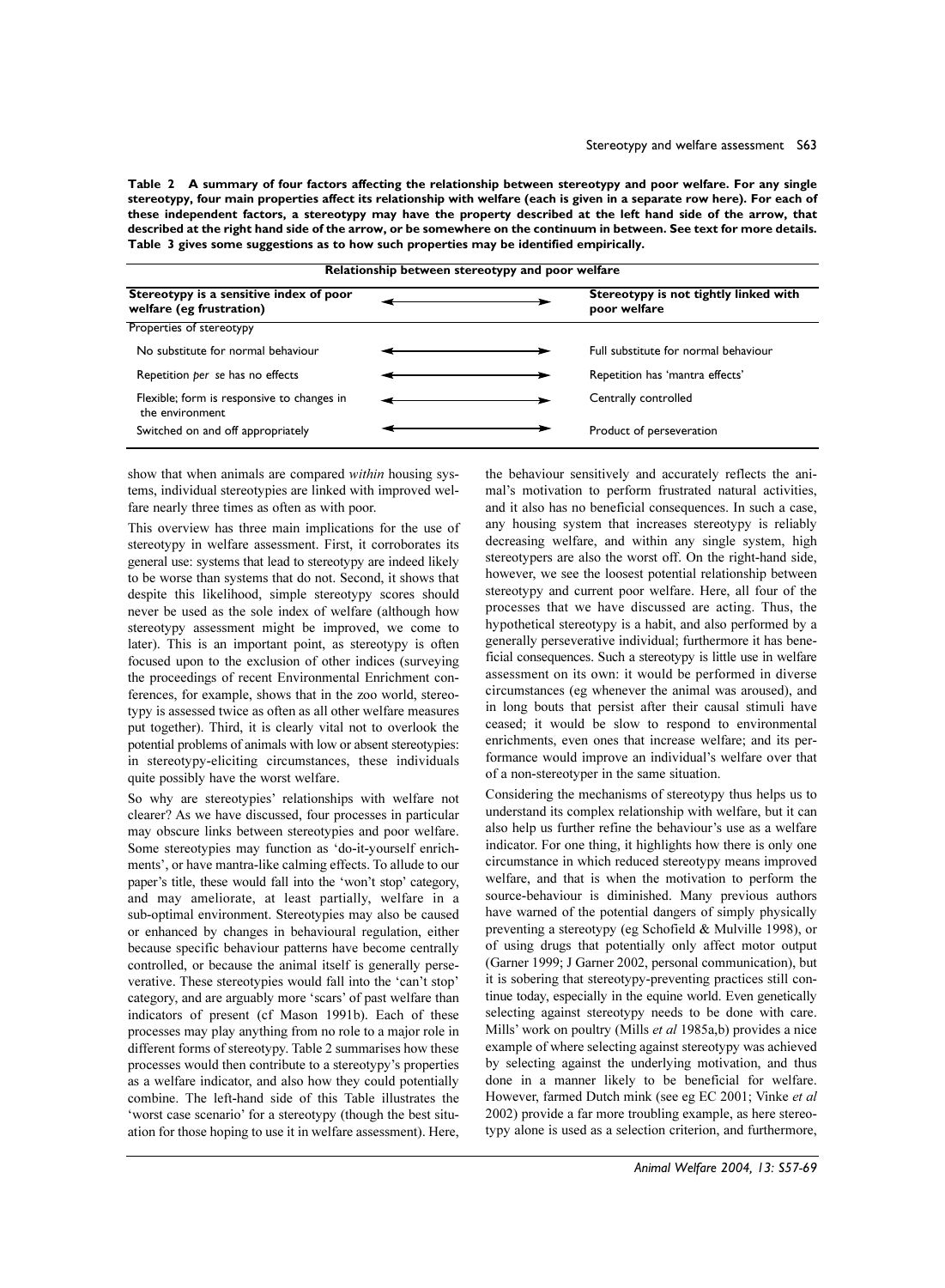mink stereotypies are linked with lower endocrine stress responses (reviewed in EC 2001). This suggests a potential risk of selecting against the ability to express behaviours, and, furthermore, behaviours which may help mink to cope.

A second insight from considering mechanism is that it suggests means by which environments that lead to stereotypy development could also lead to continued stereotypy performance even after improvements to welfare. Again, we are far from the first to make this observation, but we think it worth re-emphasising here. Eaton et al (1994), for example, found that housing isolation-reared rhesus macaques in pairs did not reduce stereotypy, and so concluded that pairhousing did not improve welfare. We would suggest that this is a dangerous conclusion to reach without further data, as the monkeys' welfare could well have been improved, but their perseverative tendencies simply left untouched. These sorts of behavioural changes are also potentially important for reasons other than welfare, as they may well be undesirable if animals are being reared for conservation purposes (Vickery & Mason 2003) or for behavioural or neuroscience research (Garner & Mason 2002; Garner et al  $2003$ ).

The third advantage of considering mechanism is that it highlights how seldom stereotypies are truly comparable with one another. Thus, even within individuals, stereotypies can differ in their relationship with welfare. For example, various zoo-housed ungulates exhibit both oral and locomotor stereotypies (Bashaw et al 2001). In these animals, oral stereotypies are thought to be linked with rumination and/or foraging (and thus may be 'do-it-yourself enrichments'), but the locomotor stereotypies are suggested to represent escape or approach-motivated behaviours (and thus may be associated with frustration) (Bashaw et al 2001). Even stereotypies of a broadly similar form and in the same population may be incomparable. For example, gastric ulceration is negatively correlated with tongue-playing in veal calves, but uncorrelated with biting and licking stereotypies in the same animals (Wiepkema et al 1987). Considering mechanism allows us to hypothesise as to why this might be so, and stops us assuming that all stereotypies are equivalent, or that 'X amount of stereotypy always equals a Y level of welfare'.

Relatedly, the fourth and final consequence of thinking about mechanism is that it suggests additional data that could help us better understand stereotypies. For example, we could potentially compare different types of stereotypy if we could experimentally or statistically control for differences in the consequences of the behaviour and the relative contributions of central control and perseveration. Likewise we could use stereotypy as a valid, stand-alone welfare indicator, again if we could factor out or control for these other processes (NR Latham unpublished). This would be useful to those unable to use other techniques of assessing welfare or unwilling to use other measures which themselves do not have a clear-cut relationship with animal suffering. In Table 3, we therefore suggest data that could be used to assess the contribution of these other processes and to identify

forms of stereotypy that differ in their welfare significance. The left-hand column illustrates the properties of a stereotypy that simply and sensitively track frustration, while the four columns to the right illustrate what happens when other processes act (and note that, just as in Table 2, these processes are independent and not mutually exclusive). The suggested additional data range from detailed ethological analyses of the behaviour itself to the effects on the stereotypy, and on the animal, of different types of environmental enrichment; and the '?'s in this table highlight how many gaps still exist in our understanding of these behaviour patterns. As well as helping stereotypy become a more useful welfare indicator, the knock-on advantages of collecting such data would be that these gaps would start to close, and also that we might, for the first time, start generating principles allowing us to *predict* a given stereotypy's relationship with frustration from its form, its age, and/or the biological and experiential background of the subject.

# Conclusions and animal welfare implications

In this review, we have shown that stereotypy is linked with good or neutral welfare nearly as often as with poor. In part, this is because circumstances that lead to stereotypy tend to be linked with poor welfare, while individual expressions of stereotypy in such situations are often linked with relative improvements in welfare. However, in addition, we propose that this complex relationship also arises because not all stereotypies are sensitive indicators of current stress or frustration. Instead, other processes are likely to intervene and make the picture more complex. For example, beneficial consequences from performing the specific source-behaviour of the stereotypy ('do-it-yourself enrichment'), or arising from sheer repetition ('mantra effects'), may ameliorate welfare in poor environments. In addition, stereotypies that have become centrally controlled (habit-like), or that arise from autistic-like changes in the control of all behaviour (perseveration), are likely to be unreliable indicators of current state because they can be elicited by, or persist in, circumstances that improve welfare. There is still relatively little research into any of these fascinating processes but they could account for some of the stranger properties of stereotypies, as well as having practical implications, beyond welfare, for animal use. To refine stereotypies' use in welfare assessment, we suggest the collection of specific additional data to reveal when any of these four processes is acting. Such data might also help us generate principles for understanding why stereotypies differ between species and situations; we agree with Minero et al (1999) when they said, "The patient accumulation of [stereotypy] data in different species and in different circumstances should help to find the answer."

Until such research increases our understanding, stereotypies should always be taken seriously as a warning sign of potential suffering, but never used as the sole index of welfare; non-stereotyping or low-stereotyping individuals should not be overlooked or assumed to be faring well; simple measures of frequency should also not be used to compare stereotypies that differ in age or form, or in the biological or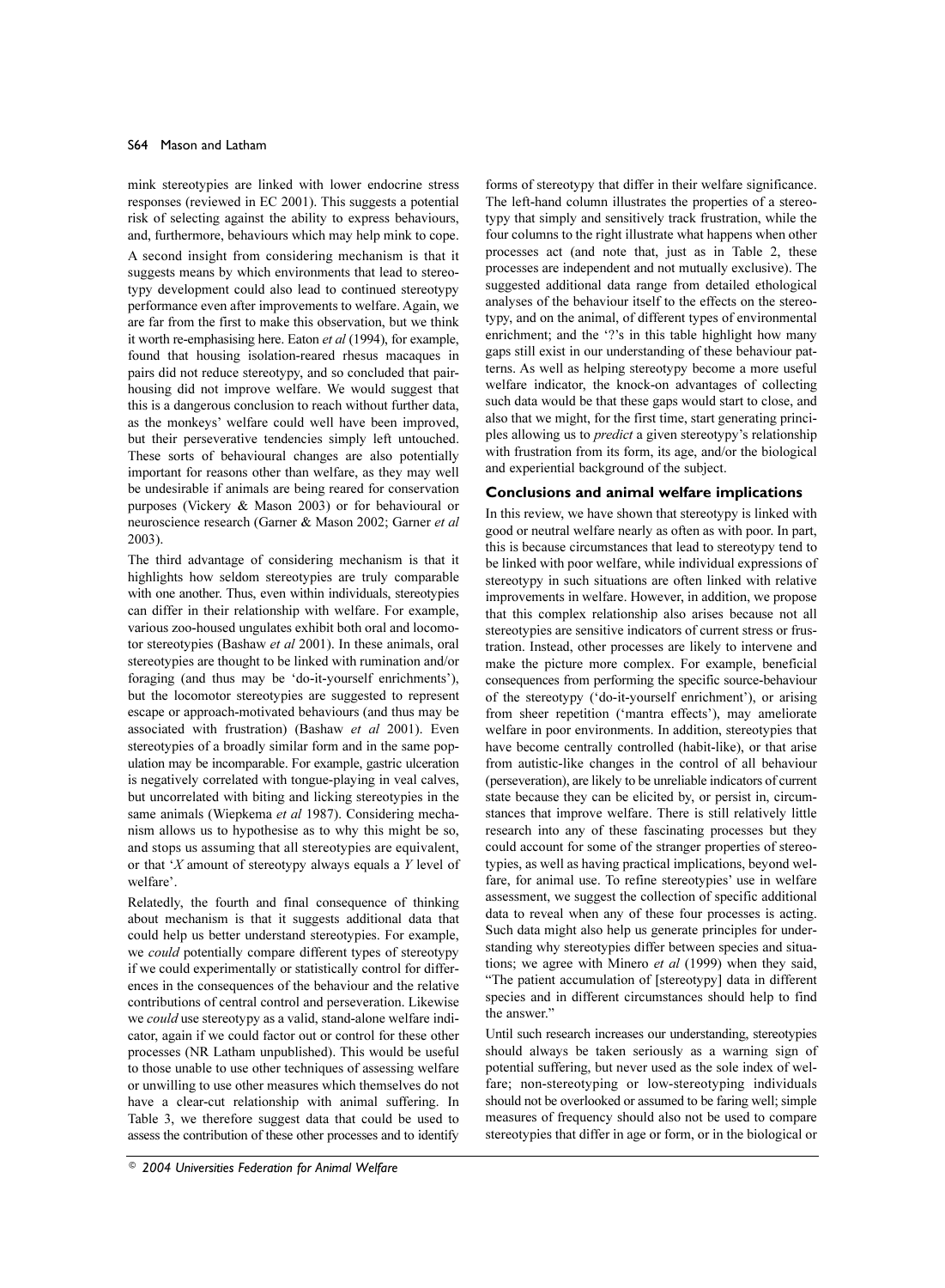Table 3 The properties of stereotypies that differ in their welfare significance. Here we suggest additional data that could be used to distinguish between stereotypies that differ in their underlying processes. Note that the processes represented in the four right-hand columns are not mutually exclusive; also that these four right-hand columns correspond to the right-hand extremes of each of the factors presented in Table 2.

| <b>Property</b>                                                          | Type of stereotypy (for terms see text)                                                                                        |                                                                                                                                                                                                   |                                                                                                                                                              |                                                                                                           |                                                                                                               |  |  |  |
|--------------------------------------------------------------------------|--------------------------------------------------------------------------------------------------------------------------------|---------------------------------------------------------------------------------------------------------------------------------------------------------------------------------------------------|--------------------------------------------------------------------------------------------------------------------------------------------------------------|-----------------------------------------------------------------------------------------------------------|---------------------------------------------------------------------------------------------------------------|--|--|--|
|                                                                          | Stereotypy solely an<br>index of frustration                                                                                   | <b>Stereotypies involving other processes:</b>                                                                                                                                                    |                                                                                                                                                              |                                                                                                           |                                                                                                               |  |  |  |
|                                                                          |                                                                                                                                | <b>DIY</b> enrichment                                                                                                                                                                             | Mantra effects                                                                                                                                               | <b>Central control</b>                                                                                    | <b>Perseveration</b>                                                                                          |  |  |  |
| <b>Correlates with</b><br>other signs of poor<br>welfare?                | Yes, positively*                                                                                                               | Yes, negatively*                                                                                                                                                                                  | Yes, negatively <sup>†</sup><br>(and positively<br>correlates with alpha<br>brain waves?)                                                                    | No relationship                                                                                           | Usually no rela-<br>tionship                                                                                  |  |  |  |
| Individual differ-<br>ences in stereotypy<br>development<br>predicted by | Motivation to perform<br>specific natural behaviour<br>(Higher in wild-<br>caught/enriched-reared<br>animals?)                 | Motivation to per-<br>form specific natural<br>behaviour (Higher in<br>wild-caught/enriched-<br>reared animals?)                                                                                  | ?                                                                                                                                                            | Tendencies to<br>form routines<br>with repetition                                                         | Perseverative<br>tendencies<br>(Higher in<br>abnormally<br>reared animals?)                                   |  |  |  |
| <b>Elicited by few</b><br>specific, or many<br>general cues?             | Specific                                                                                                                       | Specific                                                                                                                                                                                          | General                                                                                                                                                      | General                                                                                                   | Specific                                                                                                      |  |  |  |
| Resembles a specific Yes<br>natural activity in<br>form and context?     |                                                                                                                                | Yes                                                                                                                                                                                               | Not necessarily<br>(form is arbitrary)                                                                                                                       | No                                                                                                        | Depends on<br>nature of the<br>source-behaviour                                                               |  |  |  |
| <b>Behaviour is normal Yes</b><br>if animal is not<br>stereotyping?      |                                                                                                                                | Yes                                                                                                                                                                                               | Yes                                                                                                                                                          | Yes                                                                                                       | No, persevera-<br>tive <sup>#</sup>                                                                           |  |  |  |
| Stereotypy a<br>reinforcer?                                              | No                                                                                                                             | Yes                                                                                                                                                                                               | Yes                                                                                                                                                          | No                                                                                                        | No                                                                                                            |  |  |  |
| <b>Welfare decreases</b><br>if stereotypy is<br>prevented?               | No                                                                                                                             | Yes<br>Yes <sup>§</sup>                                                                                                                                                                           |                                                                                                                                                              | No                                                                                                        | No                                                                                                            |  |  |  |
| Animal can attend<br>to external stimuli<br>while stereotyping?          | Yes, but may pause                                                                                                             | Yes, but may pause                                                                                                                                                                                | No                                                                                                                                                           | Yes, and can do so<br>easily without pausing                                                              | Yes                                                                                                           |  |  |  |
| Form of the<br>behaviour (degree<br>to which it is<br>unvarying)         | Repeated elements and<br>repeated bouts can vary                                                                               | Repeated elements<br>and repeated bouts<br>can vary                                                                                                                                               | Elements within a<br>bout are very<br>predictable, but<br>successive bouts<br>can vary                                                                       | Elements and<br>bouts are both<br>very predictable <sup>#</sup>                                           | Elements in a<br>bout are very<br>predictable, but<br>successive<br>bouts can vary                            |  |  |  |
| Likely response to<br>environmental<br>enrichment                        | Only decreased by<br>enrichment which tackles<br>underlying motivation;<br>effect is then immediate<br>and welfare is improved | Only decreased by<br>enrichment very<br>effectively tackling<br>the underlying<br>motivation (ie better<br>substitute than<br>stereotypy); effect is<br>then immediate and<br>welfare is improved | May be decreased<br>by a range of enrich-<br>ments, including<br>rocking devices<br>and/or repetitive<br>stimuli? Welfare is<br>not necessarily<br>improved? | Resistant to<br>enrichment, but<br>welfare can be<br>improved despite<br>minimal changes in<br>stereotypy | Resistant to<br>enrichment;<br>welfare may<br>decrease, at<br>least initially;<br>welfare may<br>then improve |  |  |  |

\*Especially if individual differences in the motivation to perform the frustrated natural behaviour are corrected for.

\*Possibly only once the behaviour achieves a threshold rhythmicity?

#Methods for assessing this are reviewed by eg Garner and Mason (2002) and Garner et al (2003).

<sup>§</sup>Unless a new stereotypy is developed (as form can be arbitrary); see eg Bumin et al (2002) on Rett's syndrome children prevented from stereotyping.

#The stereotypy may also have to be re-started from the beginning if interrupted (reviewed in Mason & Turner 1993).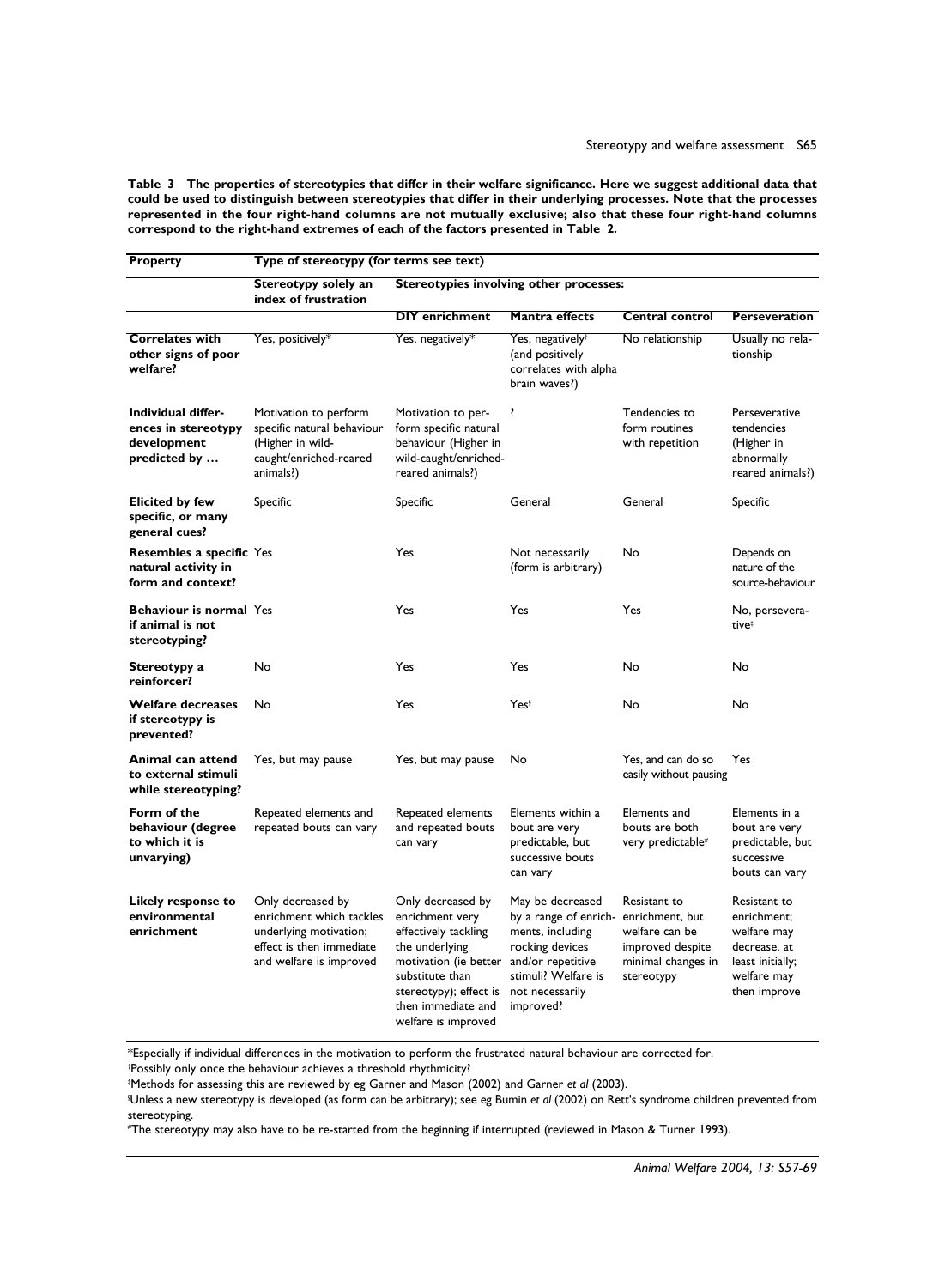experiential characteristics of the performing animal; enrichments that do not immediately reduce stereotypies should not be assumed failures with respect to welfare; and finally, stereotypies should not be reduced by means other than tackling their underlying motivations.

## **Acknowledgements**

G Mason was funded by the Biotechnology and Biological Sciences Research Council (BBSRC) and N Latham by the Universities Federation for Animal Welfare (UFAW). The authors would like to thank two anonymous referees, and Charlotte Burn, Suzanne Held, Harriet Warburton and Sophie Vickery for their constructive criticism of this manuscript; plus Amanda Badnell-Waters, Robert Baker, Krys Botrill, Marie Bedard, Joe Garner, Suzanne Held, Per Jensen, Mike Mendl, and Cheryl Ross for their help with the calculations used in Table 1; and Kathy Carlstead, Michelle Turner and Joe Garner for additional, extremely useful 'pers comms'.

# **References**

Ames A 1994 The Welfare and Management of Bears in Zoological Gardens. UFAW Animal Welfare Research Report No. 7. Universities Federation for Animal Welfare: Wheathampstead, Herts, UK

Appleby M 1999 What Should We Do About Animal Welfare? Blackwell Science: Oxford, UK

Archer J 1979 Behavioural aspects of fear. In: Sluckin W (ed) Fear in Animals and Man pp 56-85. Van Nostrand Reinhold: New York, USA Bashaw M, Tarou L, Maki T and Maple T 2001 A survey assessment of variables related to stereotypy in captive giraffe and okapi. Applied Animal Behaviour Science 73: 235-247

Beauchamp A and Gluck J 1988 Associative processes in differentially reared monkeys (Macaca mulatta): sensory preconditioning. Developmental Psychobiology 21: 355-364

Bee M 2002 Autism Support. Available at: http://www.hunnybee. com.au/autism/autismsupport1.html

Benus R, den Daas S, Koolhaas J and van Oortmerssen G 1990 Routine formation and flexibility in social and non-social behaviour of aggressive and non-aggressive mice. Behaviour 112: 176-193

Benus R, Koolhaas J and van Oortmerssen G 1987 Individual differences in behavioural reaction to a changing environment in mice and rats. Behaviour 100: 105-122

Bernardi L, Sleight P, Bandinelli G, Cencetti S, Fattorini L, Wdowczyc-Szulc J and Lagi A 2001 Effect of rosary prayer and yoga mantras on autonomic cardiovascular rhythms: comparative study. British Medical Journal 323: 1446-1449

Bildsøe M, Heller K and Jeppesen L 1991 Effects of immobility stress and food restriction on stereotypies in low and high stereotyping female ranch mink. Behavioural Processes 25: 179-189 Broom D 1983 Stereotypies as animal welfare indicators. In: Schmidt D (ed) Indicators Relevant to Farm Animal Welfare pp 81-87. Martinus Nijhoff: The Hague, The Netherlands

Broom D 1986 Responsiveness of stall-housed sows. Applied Animal Behaviour Science 15: 186

Broom D 1991 Animal welfare: concepts and measurement. Journal of Animal Science 69: 4167-4175

**Broom D and Johnson K 1993** Stress and Animal Welfare. Chapman and Hall: London, UK

**Broom D and Potter M 1984 Factors affecting the occurrence of** stereotypies in stall-housed dry sows. In: Unshelm J, van Putten G and Zeeb K (eds) Proceedings of the International Congress on Applied Ethology of Farm Animals pp 229-231. KTBL: Darmstadt, Germany

Brouckaert K, Steenhaut M, Martens A, Vlaminck L, Pille F, Arnaerts L and Gasthuys F 2002 Resultaten na operatieve behandeling van luchtzuigen bij het paard: een retrospectieve studie (1990-2000). Vlaams Diergeneeskundig Tijdschrift 71: 249-255. [Title translation: Wind-sucking in the horse, results of surgical treatment: a retrospective study (1990-2000)]

Bumin G, Uyanik M, Kayihan H, Duger T and Topcu M 2002 The effect of hand splints on stereotypic behavior in Rett's syndrome. Turkish Journal of Pediatrics 44: 25-29

Canali E, Ferrante V, Mattiello S, Gottardo F and Verga M 2001 Are oral stereotypies and abomasal lesions correlated in veal calves? In: Garner J P, Mench J A and Heekin S P (eds) Proceedings of the 35th Congress of the International Society for Applied Ethology p 103 (Abstract). Center for Animal Welfare at UC Davis: California, USA

Clubb R E 2001 The roles of foraging niche, rearing condition and current husbandry on the development of stereotypies in carnivores. PhD thesis, University of Oxford, UK

Clubb R and Mason G 2002 A Review of the Welfare of Elephants in European Zoos. Royal Society for the Prevention of Cruelty to Animals: Horsham, UK. Available at: http://www.rspca.org.uk/ servlet/ContentServer?pagename=RSPCACampaigns/Elephants/ FactsAndReports&articleid=1024473728261

Cooper J J, McDonald L and Mills D S 2000 The effects of increasing visual horizons on stereotypic weaving: implications for the social housing of stabled horses. Applied Animal Behaviour Science 69: 67-83

Cooper J, Ödberg F and Nicol C 1996 Limitations of the effectiveness of environmental improvement in reducing stereotypic behaviour in bank voles (Clethrionomys glareolus). Applied Animal Behaviour Science 48: 237-248

**Cosyns P and Ödberg F 2000 Obsessive compulsive disorders:** clinical hallmarks and animal models. Neuroscience Research Communications 26: 301-312

Country Supplies 2003 Cribbing and Weaving Aids. Available at: http://www.countrysupplies.com/dept.asp?dept%5Fid=388

Dana 2001 Dana's View from the Inside. Available at: http://www.danasview.net

Dantzer R 1986 Behavioural, physiological and functional aspects of stereotyped behaviour: a review and reinterpretation. Journal of Animal Science 62: 1776-1786

Dawkins M S 1990 From an animal's point of view: motivation, fitness and animal welfare. Behavioral and Brain Sciences 13: 1-61

de Jonge G, Carlstead K and Wiepkema P 1986 The Welfare of Ranch Mink. (Translated from Dutch). The Centre for Poultry Research and Extension (COVP) Issue No. 8. The Spelderholt Institute: Beekbergen, The Netherlands

Delacalle J, Burba D J, Tetens J and Moore R M 2002 YAG laser-assisted modified Forsell's procedure for treatment of cribbing (crib-biting) in horses. Veterinary Surgery 31: 111-116

De Passillé A M B, Christopherson R and Rushen J 1993 Non-nutritive sucking by the calf and postprandial secretion of insulin, CCK and gastrin. Physiology and Behavior 54: 1069-1073

Di Giovanni M and Valente M 2001 Trial and error attempting to change the lives of socially and environmentally deprived primates. In: Hare V J, Worley K E and Myers K (eds) Proceedings of the 4th International Conference on Environmental Enrichment. The Shape of Enrichment: San Diego, USA

Dollinger P, Baumgartner R, Pagan O and Wechsler B 1996 Husbandry and pathology of Polar bears (Thalarctos maritimus) in Swiss zoos. Proceedings of the European Association of Zoo and Wildlife Veterinarians (EAZWV) First Scientific Meeting, May 16-18, Rostock, Germany. Available at: http://www.bvet.admin.ch/ artenschutz/d/berichte\_publikat/vortraege/polar\_bears/rostock96.html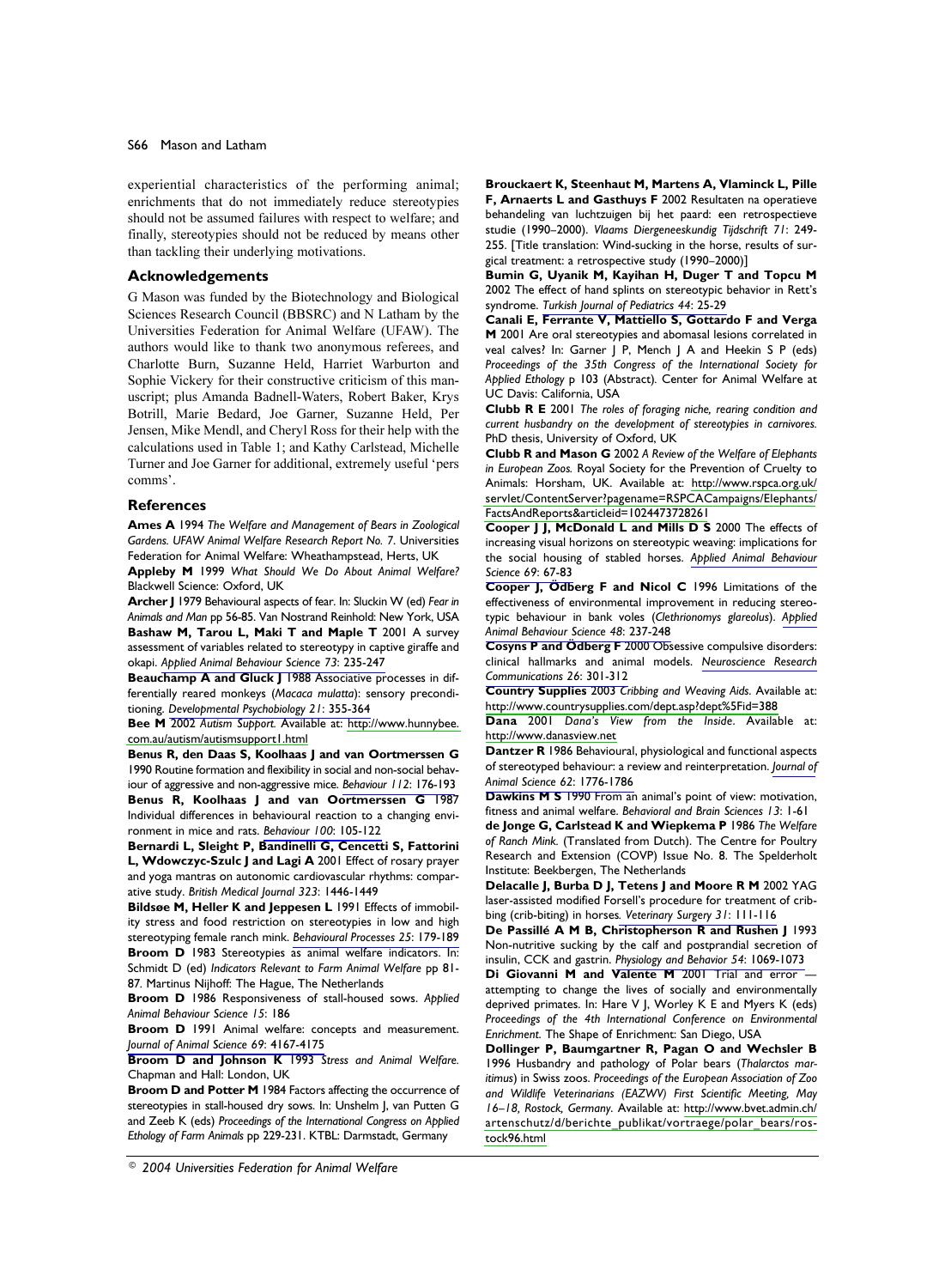Eaton G G, Kelley S T, Axthelm M K, Iliffsizemore S A and Shiigi S M 1994 Psychological well-being in paired adult female rhesus (Macaca mulatta). American Journal of Primatology 33: 89-99

EC 1996 Report of the Scientific Veterinary Committee Animal Welfare Section on the Welfare of Laying Hens. Commission of the European Communities: Brussels, Belgium

EC 1997 The Welfare of Intensively Kept Pigs - Report of the Scientific Committee on Animal Health and Animal Welfare. Commission of the European Communities: Brussels, Belgium

EC 1999 Commission of the European Communities Second Report on the Number of Animals used for Experimental and Other Scientific Purposes. Commission of the European Communities: Brussels, Belgium

EC 2000 The Welfare of Chickens Kept for Meat Production (Broilers) - Report of the Scientific Committee on Animal Health and Animal Welfare. Commission of the European Communities: Brussels, Belgium

EC 2001 The Welfare of Animals Kept for Fur Production - Report of the Scientific Committee on Animal Health and Animal Welfare. Commission of the European Communities: Brussels, Belgium

Fentress J 1973 Specific and non-specific factors in the causation of behavior. In: Bateson P and Hinde R (eds) Perspectives in Ethology pp 155-218. Cambridge University Press: Cambridge, UK Fentress J 1976 Dynamic boundaries of patterned behaviour: interaction and self organisation. In: Bateson P and Hinde R (eds) Perspectives in Ethology pp 135-169. Plenum Press: New York, USA Fox M 1984 Farm Animals: Husbandry, Behavior and Veterinary Practice. University Park Press: Baltimore, USA

Francis D, Zaharia M, Shanks N and Anisman H 1995 Stress-induced disturbances in Morris water maze performance - interstrain variability. Physiology and Behavior 58: 57-65

Frith C and Done D J 1983 Stereotyped responding by schizophrenic patients on a two-choice guessing task. Psychological Medicine 13: 779-786

Frith C D and Done D J 1990 Stereotyped behaviour in madness and in health. In: Cooper S J and Dourish C T (eds) Neurobiology of Stereotyped Behaviour pp 232-259. Clarendon Press: Oxford, UK

Frith U 1970 Studies in pattern detection in normal and autistic children: II. Reproduction and production of colour sequences. Journal of Experimental Child Psychology 10: 120-135

Frith U 1972 Cognitive mechanisms in autism: experiments with colour and tone sequence production. Journal of Autism and Childhood Schizophrenia 2: 160-173

Garner J P 1999 The Etiology of Stereotypy. PhD Thesis, Oxford University, UK

Garner J and Mason G 2002 Evidence for a relationship between cage stereotypies and behavioural disinhibition in laboratory rodents. Behavioural Brain Research 136: 83-92

Garner J P, Mason G J and Smith R 2003 Stereotypic routetracing in experimentally-caged songbirds correlates with general behavioural disinhibition. Animal Behaviour 66: 711-727

Gillberg C 2003 On Autism. Available at: http://www.atlasindia. com/autismusa/autism.html

Gluck J and Sackett G 1976 Extinction deficits in socially isolated rhesus monkeys (Macaca mulatta). Developmental Psychobiology 12: 173-174

Grandin T and Scariano M 1986 Emergence: Labelled Autistic. Arena Press: Novato, California, USA

Guess D and Carr E 1991 Emergence and maintenance of stereotypy and self-injury. American Journal on Mental Retardation 96: 299-319

Handley G 2001 Asperger's Syndrome From the Horse's Mouth. Available at: http://www.webspawner.com/users/asperger

Haskell M J, Mendl M T, Lawrence A B and Austin E 2000 The effect of delayed feeding on the post-feeding behaviour of sows. Behavioural Processes 49: 85-97

Hicks A L, Martin K A, Ditor D S, Latimer A E, Craven C, Bugaresti J and McCartney N 2003 Long-term exercise training in persons with spinal cord injury: effects on strength, arm ergometry performance and psychological well-being. Spinal Cord  $41:34-43$ 

Hudson A 1969 Perseveration. Brain 91: 571-582

Ironmonger J 1992 The Good Zoo Guide. Harper and Collins: London, UK

Irven P 1993 The decline of bears in British zoos. International Zoo News 40: 25-28

**Janowiak I I and Hackman R 1994 Meditation and college stu**dents' self-actualization and rated stress. Psychological Reports 75: 1007-1010

Jeppesen L L and Falkenberg H 1990 Effects of play balls on pelt-biting, behaviour and levels of stress in ranch mink. Scientifur 14: 179-186

Kalen 2000 Dispelling Some Myths About Autism. Available at: http://www.nas.org.uk/peoplew/personal/kalen.html

Kennes D and Ödberg F O 1987 Developmental study of the effect of haloperidol and naloxone on captivity-induced stereotypies. Applied Animal Behaviour Science 17: 379 (Abstract)

Kohnke J 2000 Aerophagia or Oral 'Windsucking' in Horses. http://www.petalia.com.au/Templates/Story Available at: Template\_Process.cfm?Story\_No=1305&specie=6

Korhonen H, Niemela P and Jauhianinen L 2001 Effect of space and floor material on the behaviour of farmed blue foxes. Canadian Journal of Animal Science 81: 189-197

Laidlow R 2001 The State of the Ark: a Review of Conditions at the Granby Zoo, 2001. Available at: http://www.wspa.ca/reports/ granbyzoo.html

**Lawrence A B and Terlouw E M C 1993 A review of behav**joral factors involved in the development and continued performance of stereotypic behaviors in pigs. Journal of Animal Science 71: 2815-2825

Lawrence A and Rushen J 1993 Stereotypic Animal Behaviour -Fundamentals and Applications to Welfare. CAB International: Wallingford, UK

Lee M S, Bac B H, Ryu H, Sohn J H, Kim S Y and Chung H T 1997 Changes in alpha wave and state anxiety during ChunDoSunBupQi-training in trainees with open eyes. American Journal of Chinese Medicine 25: 289-299

Loftin A 2003 Survey of Autism. Available at: http://www.spacehost.us/~aliki/autism/index.html

Lopatto D, Ogier S, Wickelgren E, Gibbens C, Smith A, Sullivan L and Muns M 1998 Cautiousness, stereotypy and variability in older and younger adults. Psychological Record 48: 571-589 Lourie R S 1949 The role of rhythmic patterns in childhood. American Journal of Psychiatry 105: 653-660

Luria A 1965 Two kinds of motor perseveration in massive injury of the frontal lobes. Brain 88: 1-10

Martiniuk R 1976 Information Processing in Motor Skills. Holt, Rinehart and Winston: New York, USA

Mason G 1991a Stereotypies: a critical review. Animal Behaviour 41: 1015-1037

Mason G 1991b Stereotypies and suffering. Behavioural Processes 25: 103-115

Mason G 1992 Individual variation in the stereotypies of caged mink. PhD thesis, University of Cambridge, UK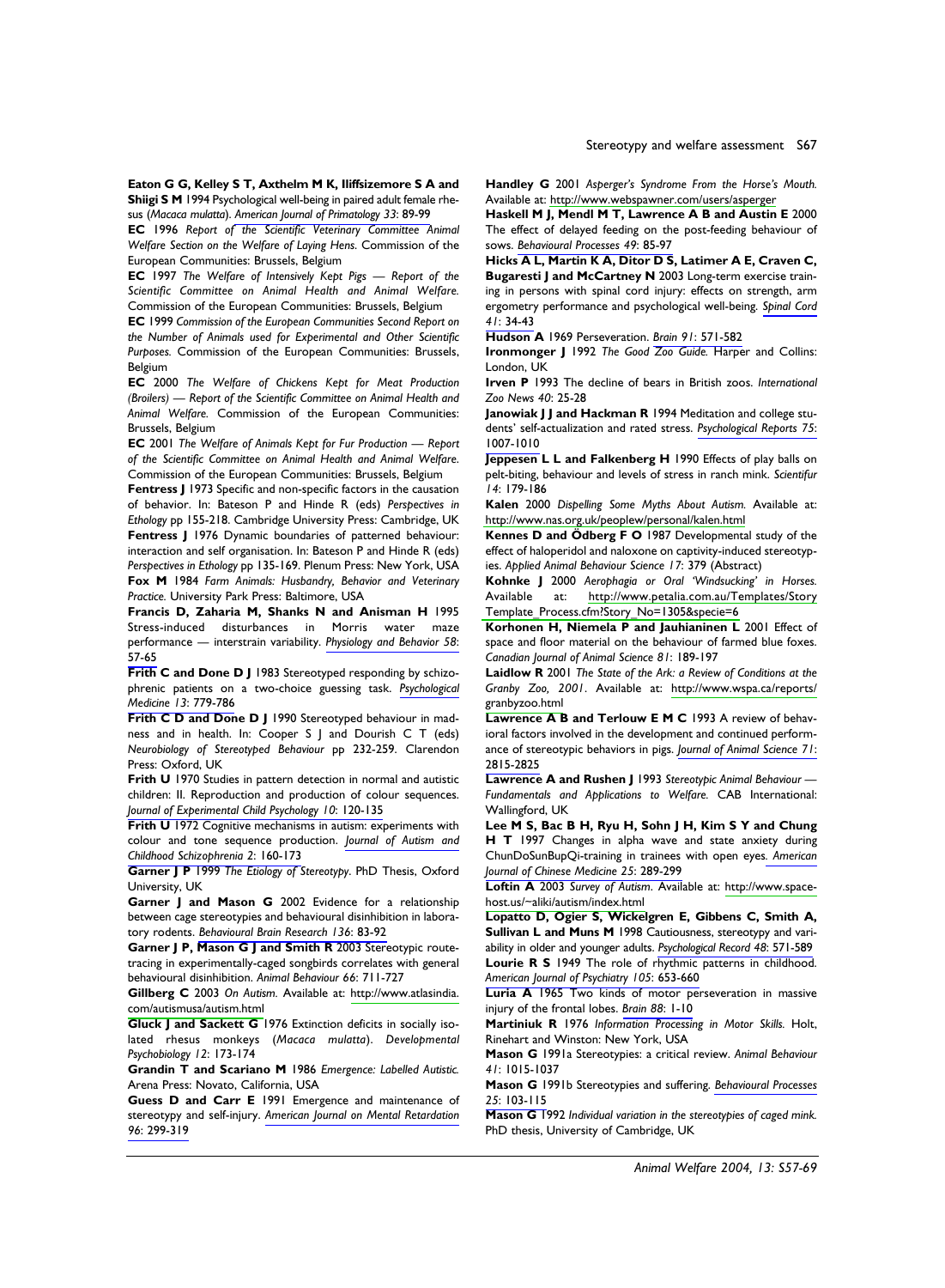Mason G J 1993 Age and context affect the stereotypies of caged mink. Behaviour 127: 191-229

Mason G and Mendl M 1993 Why is there no simple way of measuring animal welfare? Animal Welfare 2: 301-320

Mason G and Turner M 1993 Mechanisms involved in the development and control of stereotypies. In: Bateson P (ed) Perspectives in Ethology 10 pp 53-85. Plenum Press: New York, USA

McBride S and Cuddeford D 2001 The putative welfarereducing effects of preventing equine stereotypic behaviour. Animal Welfare 10: 173-189

McGreevy P and Nicol C 1998 Physiological and behavioral consequences associated with short-term prevention of crib-biting in horses. Physiology and Behavior 65: 15-23

Meehan C L, Mench J A and Garner J P 2001 Environmental enrichment prevents the development of abnormal behaviors and modifies fear responses in young Orange-winged Amazon parrots. In: Garner J P, Mench J A and Heekin S P (eds) Proceedings of the 35th International Congress of the International Society for Applied Ethology p 42 (Abstract). The Center for Animal Welfare at UC Davis: California, USA

Melman S 1995 Use of Prozac in Animals for Selected Dermatological and Behavioral Conditions. Available at: http://www.dermapet.com/articles/art-06.html

Meyer-Holzapfel M 1968 Abnormal behaviour in zoo animals. In: Fox (ed) Abnormal Behaviour in Animals pp 476-503. WB Saunders: Philadelphia, USA

Mills A, Duncan I, Slee G and Clarke J 1985b Heart rate and laying behaviour in two strains of domestic chicken. Physiology and Behavior 35: 145-147

Mills A, Wood-Gush D and Hughes B 1985a Genetic analysis of strain differences in pre-laying behaviour in battery cages. British Poultry Science 26: 187-197

Milner B 1963 Effects of different brain lesions on card sorting. Archives of Neurology 9: 90-100

Minero M, Canali E, Ferrant M, Verga M and Ödberg F O 1999 Heart rate and behavioural responses of crib-biting horses to two acute stressors. Veterinary Record 145: 430-433

Murphy M, Nevill A, Neville C, Biddle S and Hardman A 2002 Accumulating brisk walking for fitness, cardiovascular risk, and psychological health. Medicine and Science in Sports and Exercise 34: 1468-1474

NAS (National Autistic Society) 2002 Living with Autism -Basic Guidelines for Parents and Carers Dealing with Children with Autistic Spectrum Disorder (ASD). Available at: http:// www.nas.org.uk/family/parents/dealing.html

Neral 2002 Stereotypy. Available at: http://users.telenet.be/neral/ Nevison C, Hurst J and Barnard C 1999a Why do male ICR (CD-1) mice perform bar-related (stereotypic) behaviour? Behavioural Processes 47: 95-111

Nevison C, Hurst J and Barnard C 1999b Strain-specific effects of cage enrichment in male laboratory mice (Mus musculus). Animal Welfare 8: 361-379

Nicol C 2000 Equine stereotypies. In: Houpt K (ed) Recent Advances in Companion Animal Behavior Problems. International Veterinary Information Service: Ithaca, New York, USA. Available at: http://www.ivis.org/advances/Behavior\_Houpt/nicol/ chapter frm.asp?LA=1

Nicol C J, Davidson H P D, Harris P A, Waters A J and Wilson A D 2002 Study of crib-biting and gastric inflammation and ulceration in young horses. Veterinary Record 151: 658-660

Novak M A and Harlow H F 1975 Social recovery of monkeys isolated for the first year of life: I. Rehabilitation and therapy. Developmental Psychology 11(4): 453-465

Ödberg F 1978 Introduction to abnormal behaviours: stereotypies. Proceedings of the 1st World Congress on Ethology Applied to Zootechnics pp 475-480. Industrias Graficas: Madrid, Spain

Pell S M and McGreevy P D 1999 A study of cortisol and betaendorphin levels in stereotypic and normal Thoroughbreds. Applied Animal Behaviour Science 64: 81-90

Poulsen E, Honeyman V, Valentine P and Teskey G 1995 The successful treatment of a chronic stereotype in one polar bear using enrichment programming, enclosure redesign, and medical therapy. In: Holst B (ed) Proceedings of the 2nd International Conference on Environmental Enrichment pp 209-217. Copenhagen Zoo: Frederiksberg, Denmark

Redbo I 1992 The influence of restraint on the occurrence of oral stereotypies in dairy cows. Applied Animal Behaviour Science  $35:115-123$ 

**Redbo I 1993** Stereotypies and cortisol secretion in heifers subjected to tethering. Applied Animal Behaviour Science 38: 213-225

Redbo I 1998 Relations between oral stereotypies, open field behaviour and pituitary-adrenal system in growing dairy cattle. Physiology and Behavior 64: 273-278

Robbins T, Mittleman G, O'Brien J and Winn P 1990 The neurobiological significance of stereotypy induced by stimulant drugs. In: Cooper S and Dourish C (eds) The Neurobiology of Stereotyped Behaviour pp 25-63. Clarendon Press: Oxford, UK

Rushen J 1991 Problems associated with the interpretation of physiological data in the assessment of animal-welfare. Applied Animal Behaviour Science 28(4): 381-386

Sacks O 1986 The Man who Mistook his Wife for a Hat. Picador: London, UK

Sakakibara A 1996 The effects of repeated exposure of music on pleasure - redundancy of rhythm pattern and prototypicality of harmony. Japanese Journal of Educational Psychology 44: 92-101

Sanchez M, Ladd C and Plotsky P 2001 Early adverse experience as a developmental risk factor for later psychopathology: evidence from rodent and primate models. Development and Psychopathology 13: 419-449

Sandson J and Albert M 1984 Varieties of perseveration. Neuropsychologia 22: 715-732

**Sandson J and Albert M** 1987 Perseveration in behavioural neurology. Neurology 37: 1736-1741

Sato S, Kubo T and Abe M 1992 Factors influencing tonguerolling and the relationship between tongue-rolling and production traits in fattening cattle. Journal of Animal Science 70 (Suppl 1): 157 (Abstract)

Schofield W and Mulville J 1998 Assessment of the modified Forsell's procedure for the treatment of oral stereotypies in 10 horses. Veterinary Record 142: 572-575

Seo T, Sato S, Kosaka K, Sakamoto N and Tokumoto K 1998 Tongue-playing and heart rate in calves. Applied Animal Behaviour Science 58: 179-182

Shepherdson D J, Mellen J D and Hutchins M 1999 Second Nature - Environmental Enrichment for Captive Animals, Second Edition. Smithsonian Institute Press: Washington, USA

Sherwin C 1998 Voluntary wheel running: a review and novel interpretation. Animal Behaviour 56: 11-27

**Sroufe L and Cooper R 1988** Child Development - Its Nature and Course. Alfred A Knopf: New York, USA

Stevenson M 1983 The captive environment: its effect on exploratory and related behavioural responses in wild animals. In: Archer J and Birke L (eds) Exploration in Animals and Humans p 176-197. Van Nostrand Reinhold: London, UK

Thelen E 1981 Rhythmical behavior in infancy: an ethological perspective. Developmental Psychology 17: 237-257